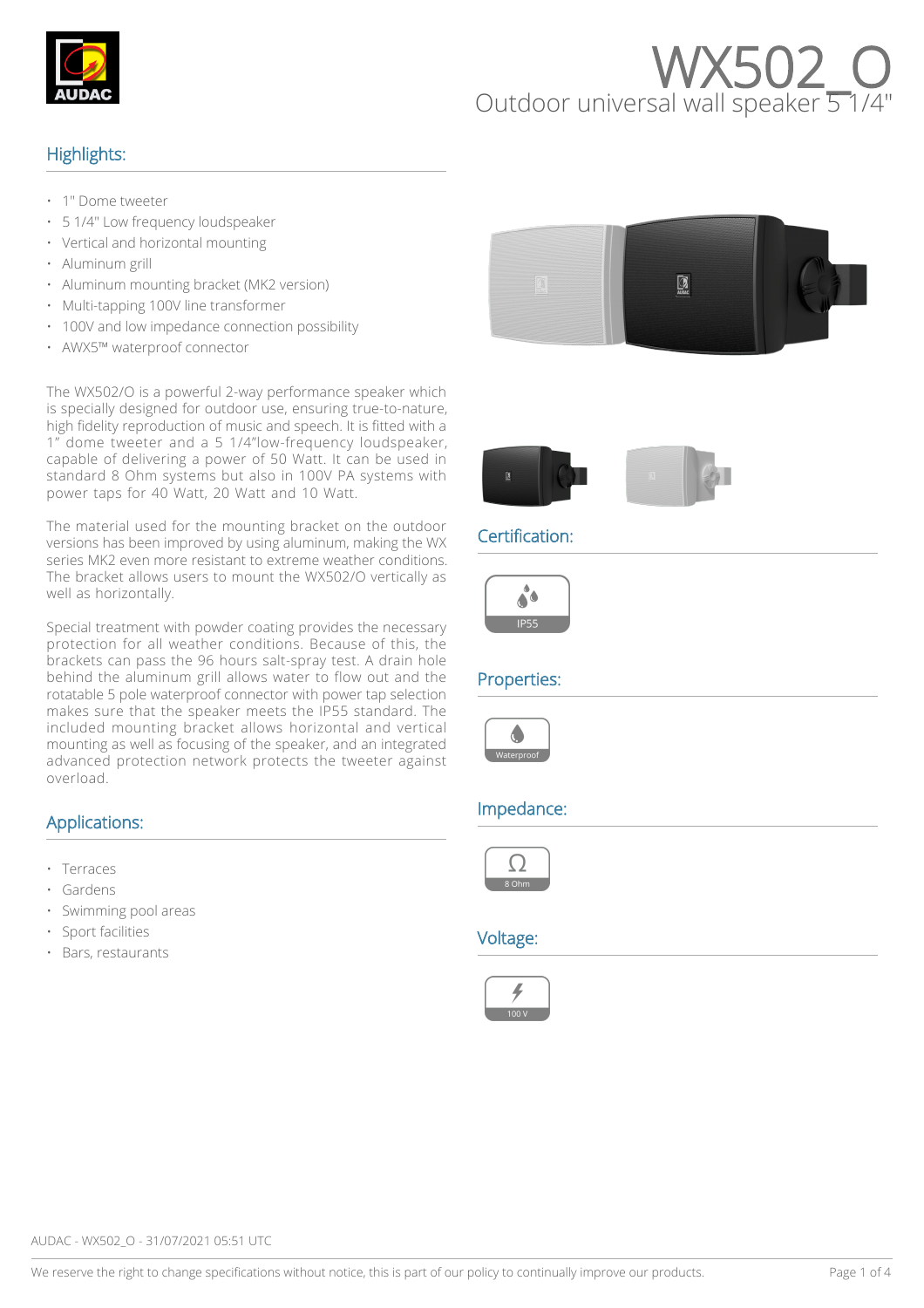# System specifications:

| Connectors                 |                   | Waterproof AWX-5 connector |  |
|----------------------------|-------------------|----------------------------|--|
| Crossover                  | Frequency         | $2.5$ kHz                  |  |
|                            | Type              | Passive built-in           |  |
| Drivers                    | <b>HF</b>         | $1$                        |  |
|                            | LF                | 5''                        |  |
| Frequency                  | Range (-10 dB)    | 55 Hz - 20 kHz             |  |
|                            | Response (± 3 dB) | 70 Hz - 18 kHz             |  |
| Impedance                  |                   | $8\Omega$                  |  |
| Ingress Protection rating  |                   | <b>IP55</b>                |  |
| Line Transformer Tappings  | $\uparrow$        | 40 W / 250 Ω               |  |
|                            | $\overline{2}$    | 20 W / 500 Ω               |  |
|                            | 3                 | $10 W/1000 \Omega$         |  |
| Max. Power                 |                   | 100 W                      |  |
| Sensitivity (1W/1m)        |                   | 87 dB                      |  |
| Sound Pressure (Max. W/1m) | @ 100 V           | 102 dB                     |  |
|                            | $@8\Omega$        | 104 dB                     |  |
| Speaker type               |                   | 2-way                      |  |
| RMS Power                  |                   | 50 W                       |  |
| Dispersion                 | Horizontal        | 110°                       |  |
|                            | Vertical          | $110^{\circ}$              |  |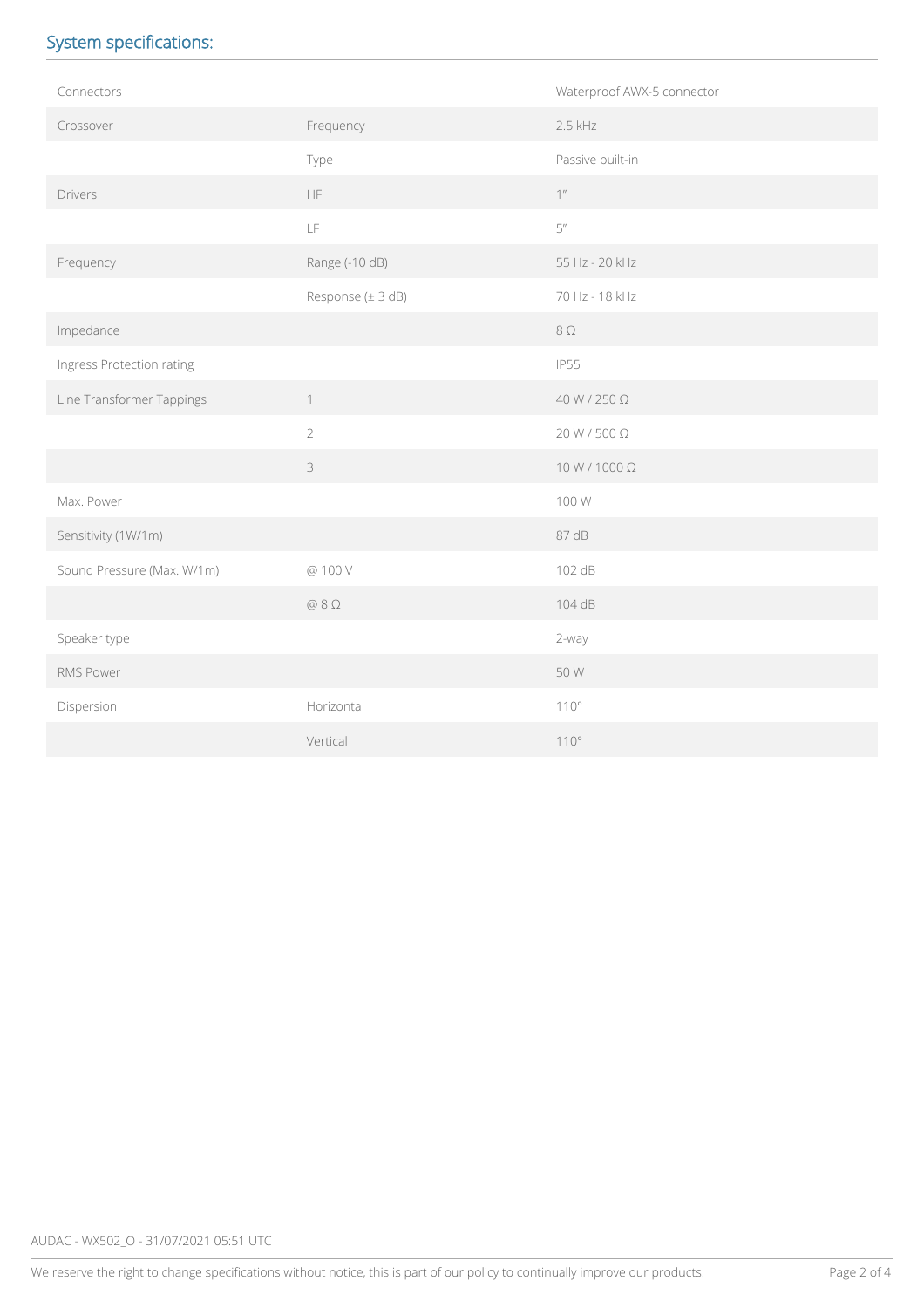# Product Features:

| Dimensions                                                                     |          |                                 | $212 \times 147 \times 136$ mm (W $\times$ H $\times$ D) |  |
|--------------------------------------------------------------------------------|----------|---------------------------------|----------------------------------------------------------|--|
| Weight                                                                         |          | 2.540 kg                        |                                                          |  |
| Operating temperature                                                          |          | $-25 °C \sim 70 °C$             |                                                          |  |
| Construction                                                                   |          | ABS                             |                                                          |  |
| Mounting & handling                                                            |          |                                 | Mounting bracket                                         |  |
| Front finish                                                                   |          | Aluminium grill                 |                                                          |  |
| Colours                                                                        |          |                                 | Black (RAL9005) (WX502MK2/OB)                            |  |
|                                                                                |          |                                 | White (RAL9003) (WX502MK2/OW)                            |  |
| Accessories                                                                    | Included |                                 | Mounting bracket                                         |  |
|                                                                                |          |                                 | 5-pin connection cable (70 cm)                           |  |
|                                                                                | Optional |                                 | AU570120005 - 5-pin cable 0.5 m                          |  |
|                                                                                |          |                                 | AU570120025 - 5-pin cable 2.5 m                          |  |
|                                                                                |          |                                 | AU570120050 - 5-pin cable 5 m                            |  |
| Variants:                                                                      |          | <b>Shipping &amp; Ordering:</b> |                                                          |  |
| • WX502MK2/OB - Outdoor black version<br>• WX502MK2/OW - Outdoor white version |          | Packaging                       | Cardboard box                                            |  |
|                                                                                |          | Shipping weight & volume        | 5.800 kg - 0.0185 Cbm (2 pcs)                            |  |

# Architects' and Engineers' Specifications:

The loudspeaker must be a surface-mount 2-way type, consisting of a 5" woofer and 1" tweeter which are built in an ABS enclosure with a finely perforated aluminum front grill with drain hole. It must be fitted with a line transformer, allowing its use on both low impedance (8 Ohm) and 100 V distributed lines. It must be vertically and horizontally mountable using the electroplated mounting bracket supplied.

It must have an RMS power handling of 50 Watt with a maximum power handling of 100 Watt and the frequency response (±3 dB) must range from 70 Hz to 18 kHz. The sensitivity must be 87 dB when measuring with an input signal of 1 Watt at a distance of 1 meter, while the maximum continuous sound pressure level must be 104 dB.

The loudspeaker must have an impedance of 8 Ohm, a 100 V line transformer and a passive built-in crossover network with crossover frequency of 2.5 kHz. The enclosure must comply to IEC60529 IP55 ratings for dust and splash resistance and must feature a waterproof AWX-5 connector allowing transformer tapping selection for 40 Watt, 20 Watt and 10 Watt or the 8 Ohm bypass. The speaker must have a horizontal and vertical dispersion of 110°.

The loudspeaker enclosure must be 147 mm high, 212 mm wide and 136 mm deep and the weight must not exceed 2.55 kg. The loudspeaker's color must be RAL 9010, 9005 or 9006.